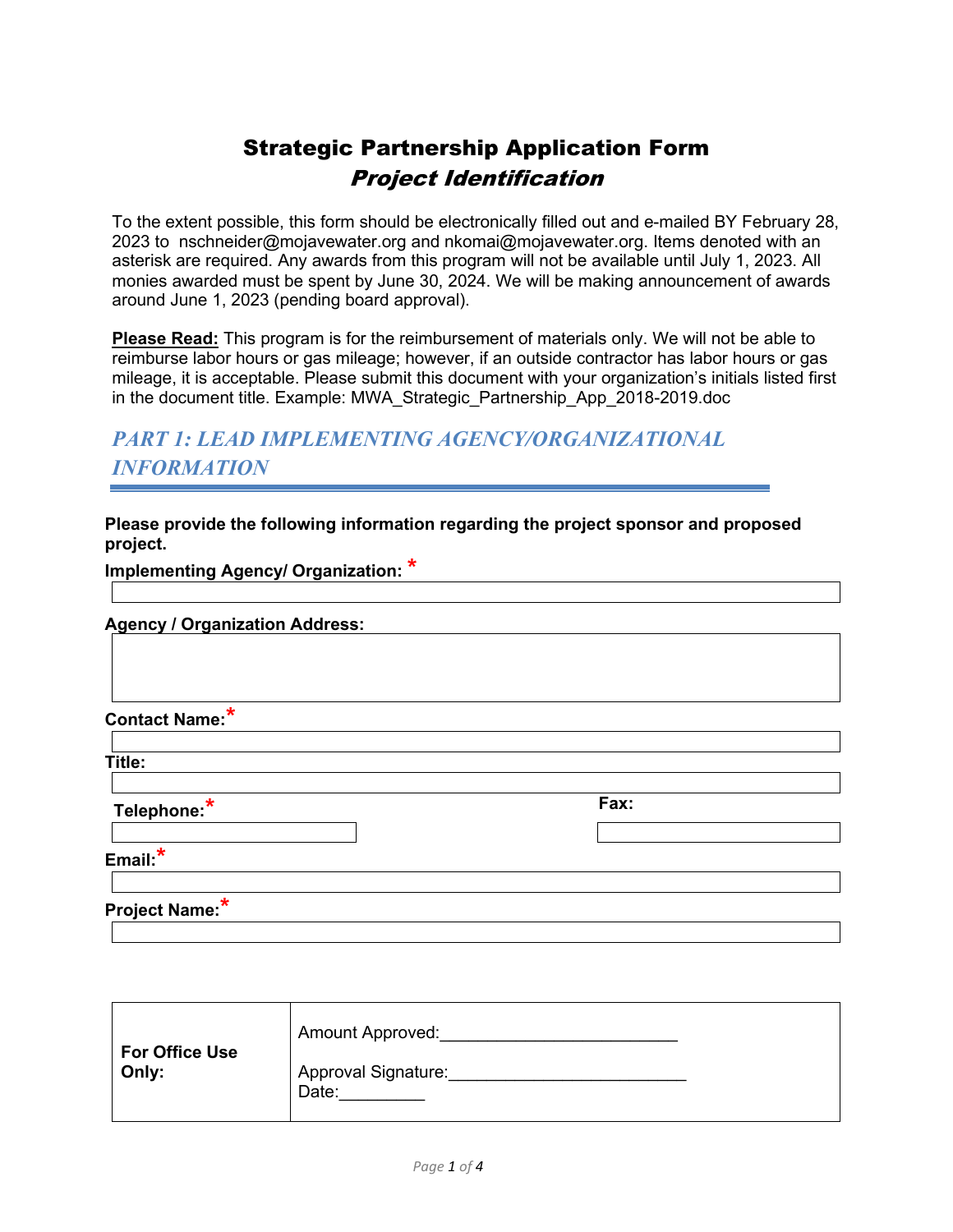**A general description of the proposed project is needed. This section will provide information associated with the project concept, general project information, and readiness to proceed.** 

**Please provide a 1-2 paragraph description of the project including the general project concept, what will be constructed/implemented, how the constructed project will function, and treatment methods, as appropriate.**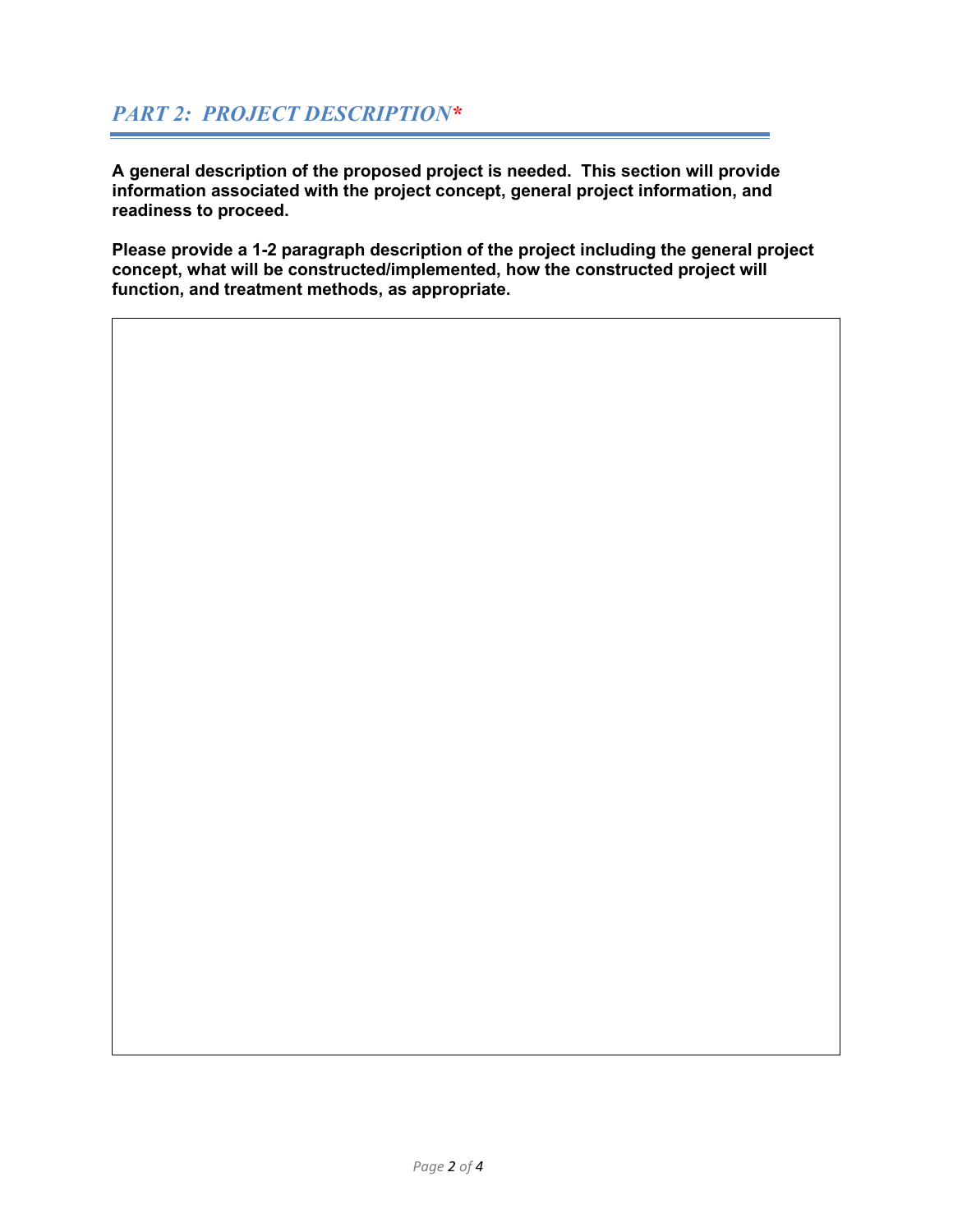### *PART 3: PROJECT BENEFITS\**

**Please provide a 1-2 paragraph description of the benefit(s) that the project will address. Information provided will be used in the assessment of project benefits. Quantify benefits to the extent possible.**

### *PART 4: PROJECT COST ESTIMATE\**

**Project cost information is needed to assist in comparing benefits and costs.** 

**Please indicate the estimated total capital cost for project implementation. These costs include land purchase/easement, planning/design/engineering, construction/ implementation, environmental compliance, administration, and contingency.**

| Will this be a multiyear project: | Yes: | No <sup>.</sup> |  |
|-----------------------------------|------|-----------------|--|
|                                   |      |                 |  |

If yes how many years do you expect the project to last:

Design Life of Project (years):

Amount Requested for the project for the Current FY (\$):